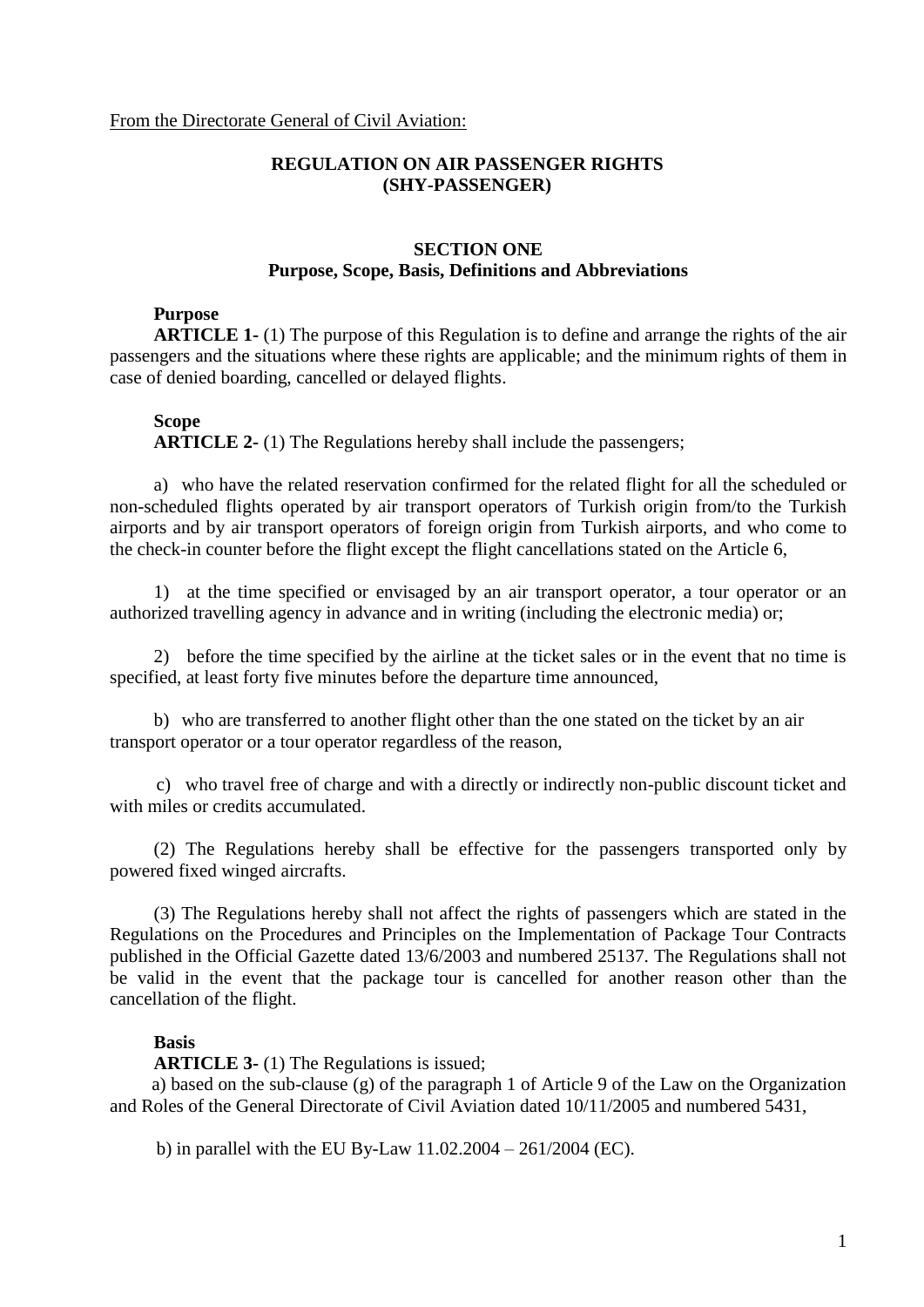## **Definitions**

**ARTICLE 4-** (1) The definitions in the Regulations hereby shall have the meanings stated below.

a) Ticket: A valid printed or electronic document which gives the right to transport, which is issued or approved by an air transport operator or its authorized agency,

b) Great Circle Method: The method used to calculate the shortest distance between two points  $(DISTij=3962.6*arccos((sin(Yi)*sin(Yj))+(cos(Yi)*cos(Yi)*cos(Xi-Xj)))$  where X is the longitude measured as the degree multiplied by 57,3 in order to transform it to radian, while Y is the latitude value multiplied by -57,3).

ç) Director General: Director General of Civil Aviation,

ç) Volunteer: The person who is ready to waive his/her flight voluntarily or accepting the conditions and in return for the benefits to be provided by the air transport operator performing the flight although he/she has a ticket the reservation of which is approved within the scope of the provisions stated in the paragraph one of Article 2 and who answers in the positive way to the call of the air transport operator for passengers,

d) Person with restricted mobility: Any person with restricted mobility who requires special care and adaptation of the services provided to all of the passengers according to his/her personal needs while using the transportation service due to any physical handicaps (permanently or temporarily sensorial, mental or physical handicap), mental handicaps, age or any other reason for a handicap,

e) Airport operator: Real and private legal persons and public institutions and organizations in charge of the operation of the airport,

f) Air transport operator: A commercial air transport operator with a valid operator certificate;

g) Cancellation: Not operating a flight planned before and in which at least one seat is reserved,

ğ) Force majeure: The situations which affect the operation of the air transport operator performing the flight such as especially political instability, the meteorological conditions not suitable for performing the related flight, natural disasters, security risks, unexpected flight safety deficiencies and strikes,

h) Package tour: The tours sold or promised to be sold all inclusive and together with at least two of the touristic services including transportation, accommodation and the ones not considered auxiliary to them and covering more than twenty four hours or including overnight accommodation,

ı) Reservation: The situation where a passenger has a ticket showing that the passenger is accepted and registered to a certain flight by an air transport operator or tour operator or a certificate issued and approved by an airline or tour operator,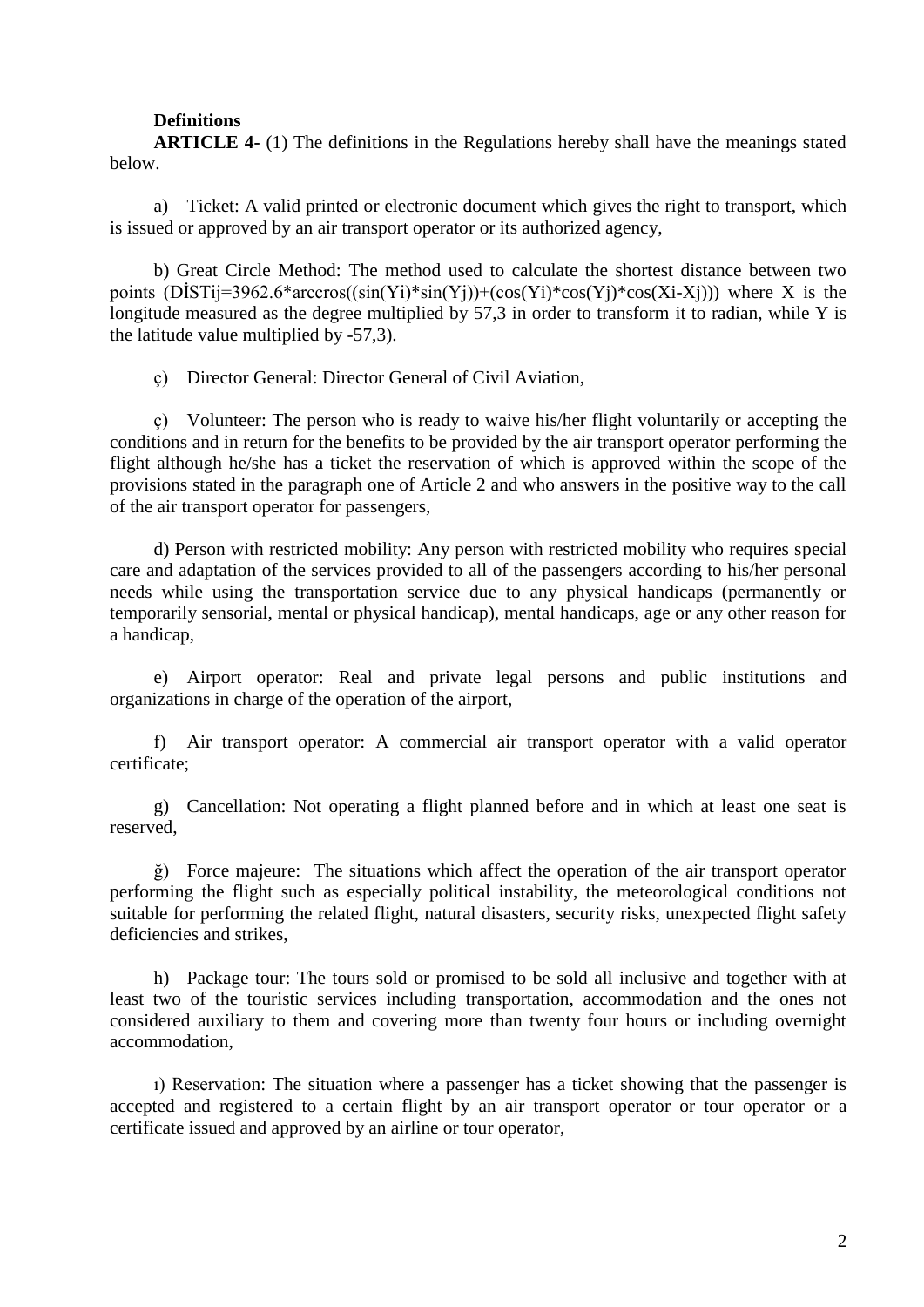i) Travel agency: Commercial enterprises which provide transportation, accommodation, trips, sports and entertainment services to tourists for profit, which give information to them about tourism and provide all the related services.

j) Final destination: The point of destination on the ticket or the arrival of the final flight in case of directly connected flights assuming that the arrival time planned before can be fit provided that the appropriate connected flights are not taken into consideration,

k) Scheduled flight: The flights the departure times and prices of which are announced before and performed in a regular and publicly available way,

l) Non-scheduled flight: The flights other than the schedules flights not depending on a certain order,

m) Tour operator: The person who organizes package tours permanently or from time to time, who sells or offers them for sale directly or through a sales representative,

n) Denied boarding: Within the scope of the provisions envisaged in paragraph 1 of Article 2, the denied boarding of the passengers although they have a valid ticket with an approved reservation record for being accepted to the aircraft, except the conditions in which there are reasonable grounds for denied boarding such as health, safety, security and unsuitable travelling documents,

o) Air transport operator performing the flight: An air transport operator performing or planning to perform the flight with a passenger under the existing contract or instead of another legal or real person who has a contract with that passenger,

ö) Check-in: Determining the seats in the aircraft and baggage claim procedures, if any.

p) Ground handling company: In accordance with the provisions of the Airports Ground Handling Regulations published on the Official Gazette 28/8/1996 – 22741 (SHY-22), the company in the status of a private legal entity which receives a work permit in order to perform ground handling at airports,

r) Passenger: People travelling by airlines.

# **SECTION TWO Codes of Practice**

# **Denied Boarding**

**ARTICLE 5**- (1) In the event that a denied boarding is envisaged on a flight, the air transport operator performing the flight shall make an announcement to find volunteers who shall waive their reservations in return for the benefits to be agreed on between the related passenger and the air transport operator performing the flight and shall assist these volunteers in accordance with the provisions of Article 9. Such assistance shall be realized in addition to the benefits stated in this paragraph.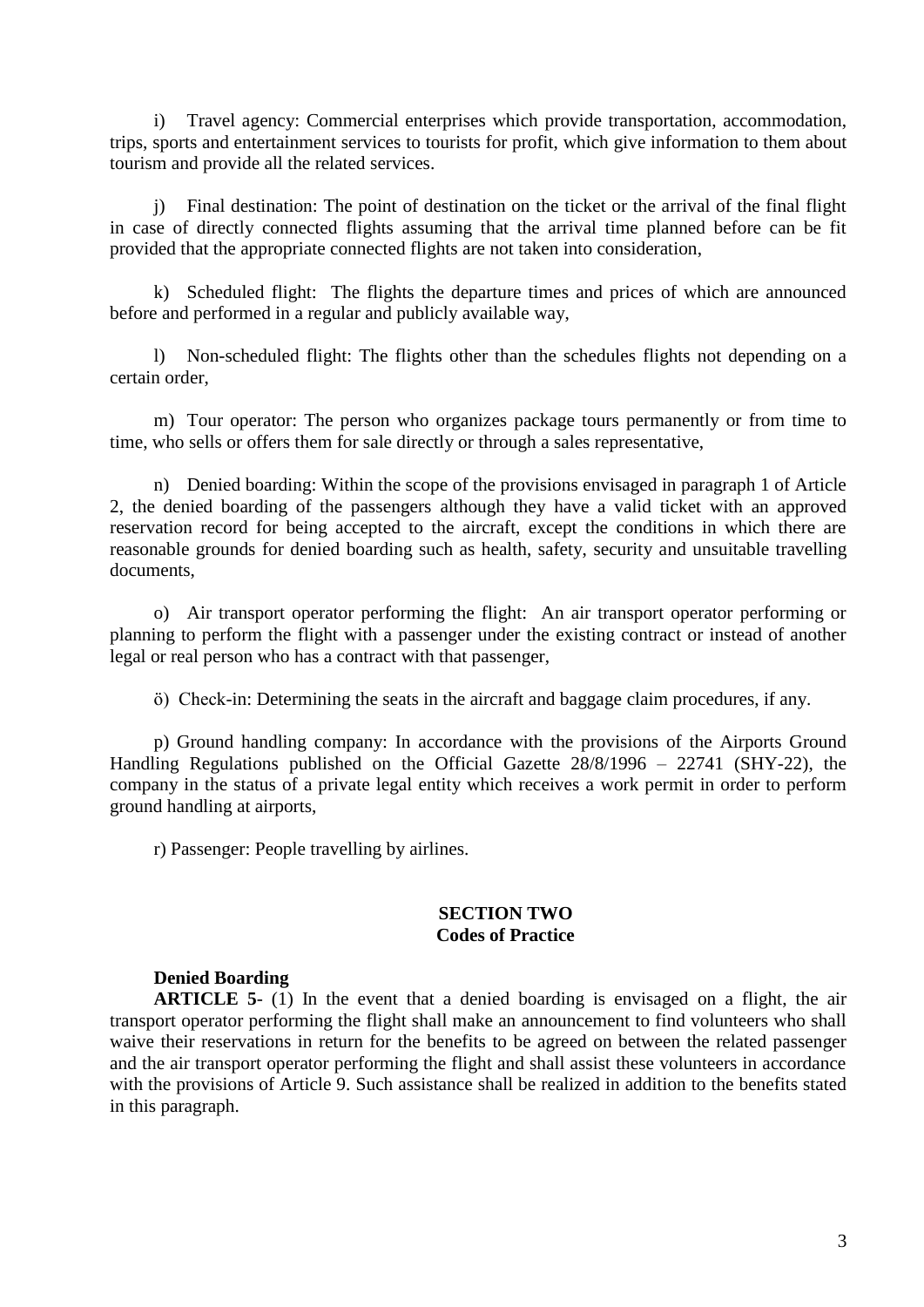(2) In the event that sufficient number of volunteers does not exist to enable to allow boarding of the rest of other passengers who have reservations, the air transport operator performing the flight may deny the boarding of the passenger at its own discretion.

(3) In the event that the boarding of the passengers is denied involuntarily, air transport operator performing the flight shall be liable to immediately fulfill its liabilities stated in Articles 8, 9 and 10.

# **Cancellation of flights**

**ARTICLE 6** - (1) In case that a flight is cancelled, the air transport operator performing the flight;

a) shall offer help to the related passengers in accordance with the provisions of Article 9.

b) shall offer help to the related passengers in accordance with the provisions of clause (a) of paragraph one of Article 10 and paragraph two of Article 10 and in case of route changes, in the event that the expected departure time of the new flight is within the day or days after the planned departure time for the flight cancelled, shall also offer the assistance stated in the clauses (b) and (c) of paragraph 1 of Article 10 additionally.

(2) In accordance with the provisions of Article 8, passengers shall have the right to receive indemnification from the air transport operator performing the flight;

1) In the event that the passengers were not informed of the cancellation at least two weeks before the planned departure time,

2) As long as they were not informed of the cancellation two weeks to seven days before the planned departure time, and not offered a route change which allows them to depart maximum 2 hours before the planned departure time and to arrive in maximum four hours from the planned arrival time,

3) As long as they were not informed of the cancellation at most seven days before the planned departure time and not offered a route change which allows the passengers to depart maximum 1 hour before the planned departure time and to arrive in maximum two hours from the planned arrival time.

 (3) When passengers were informed of the cancellation, the air transport operator performing the flight shall also be liable to provide information about the possible alternative ways of transportation to the passengers.

 (4) Although the air transport operator performing the flight takes all the possible precautions, in the event that it can prove that force majeure causes the cancellation, it shall not be liable to pay compensation in accordance with the provisions of Article 8.

 (5) The burden of proof regarding whether passengers are informed of the cancellation and when they are informed shall be on the part of the air transport operator performing the flight.

 (6) In the event that the passenger contact information is not provided or provided wrong to the air transport operator despite requested by the air transport operator, the air transport operator shall have no liability.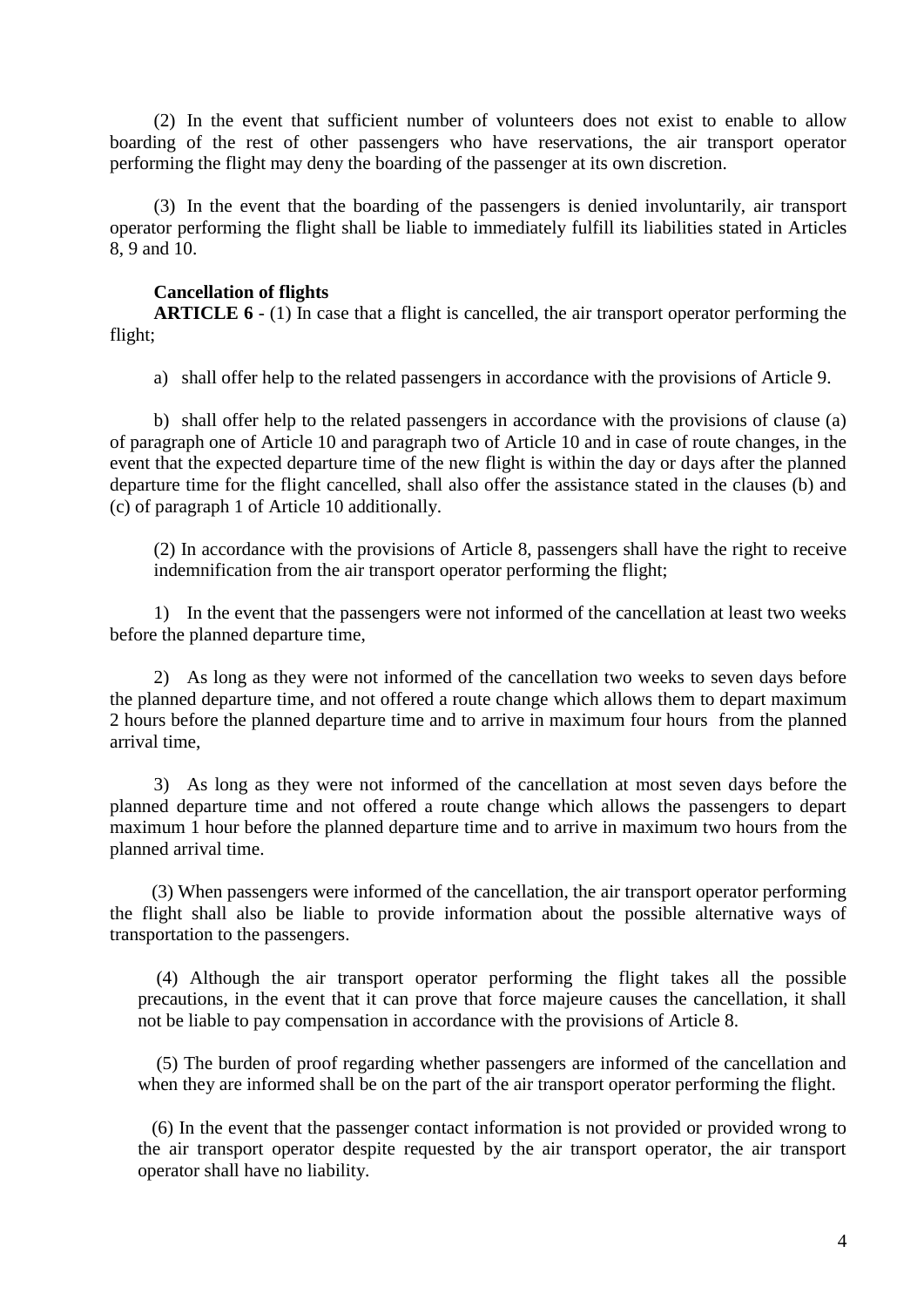## **Delay of the flights**

**ARTICLE 7-** (1) As of the planned departure time of a flight, the air transport operator performing the flight shall offer the following considerations to the passengers, in the event that the delay

- a) is two or more than two hours for the flights shorter than 1500 kilometers (including 1500 km) and for domestic flights,
- b) is three or more than three hours for the flights between 1500 and 3500 kilometers (including 3500 km),
- c) is four or more than four hours for the flights longer than 3500 kilometers,

1) The assistance stated in the clause (a) of paragraph one of Article 10 and paragraph two of Article 10.

2) The assistance stated in the clauses (b) and (c) of paragraph one of Article 10, if the expected time of departure is within the day or days after the announced time of departure.

3) The assistance stated in the clause (a) of paragraph one of Article 9, when the delay is at least five hours,.

(2) The air transport operator performing the flight shall be liable to offer assistance to passengers within the time limits stated above regarding each distance segment under all conditions stated in the paragraph one.

### **Right to compensation**

**ARTICLE 8**- (1) When referred to this article, a compensation of Turkish Lira equivalent of 100 Euros shall be paid to passengers for domestic flights. For international flights, the passengers shall be given;

a) a compensation of the Turkish Lira equivalent of 250 Euros for all the flights of 1500 kilometers or shorter,

- b) a compensation of the Turkish Lira equivalent of 400 Euros for all the flights between 1500 and 3500 kilometers,
- c) a compensation of the Turkish Lira equivalent of 600 Euros for all the flights longer than 3500 kilometers,

While calculating the Turkish Lira equivalent of the compensation debts, the exchange rate when the ticket is purchased, i.e. the foreign exchange rate of the Turkish Republic Central Bank on the day of the payment for the ticket shall be taken as basis.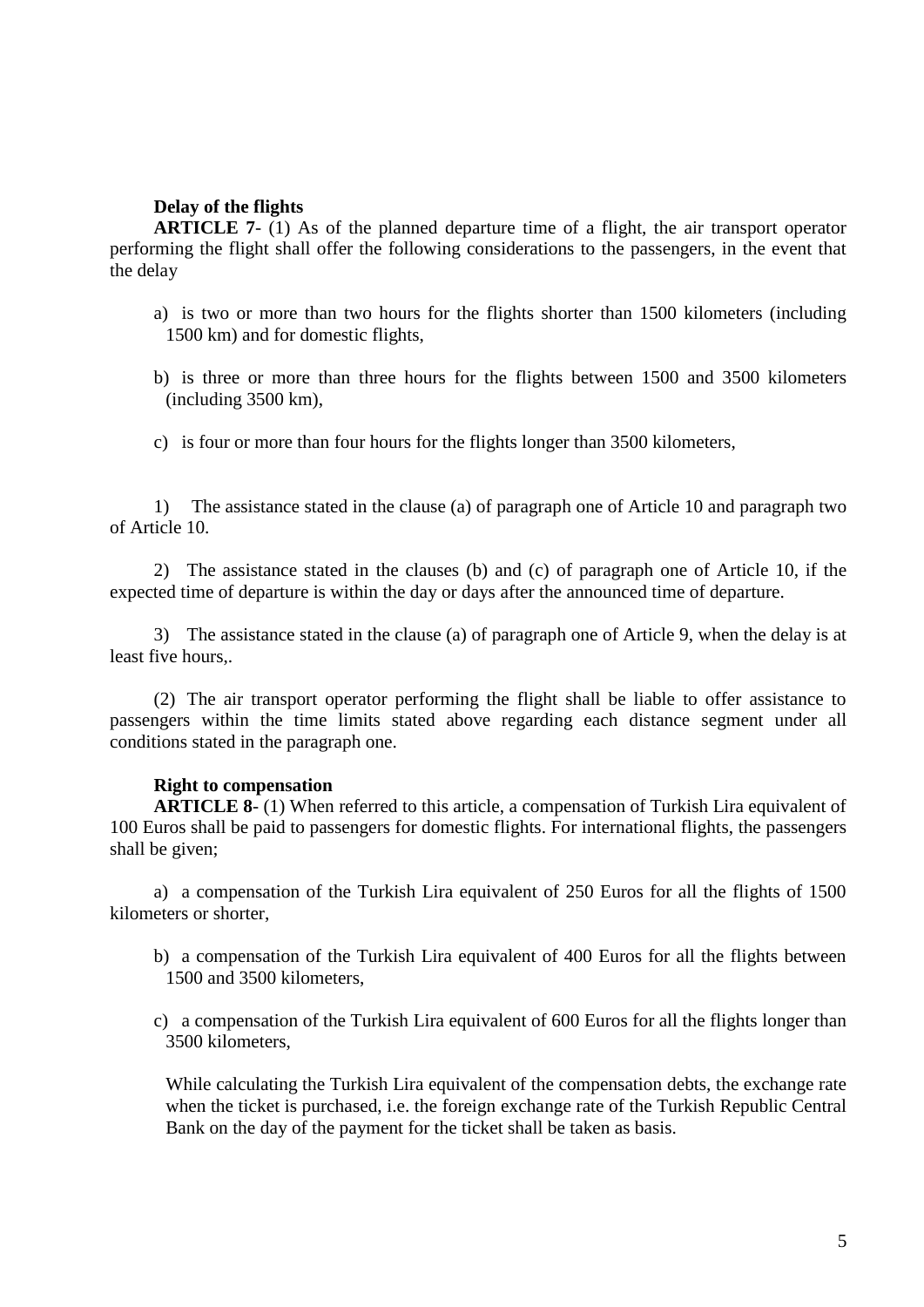(2) In case of denied boarding or cancellation, the planned final destination point shall be taken as basis while calculating the distance.

 (3) In accordance with Article 9, in the event that the passengers are offered a route change with an alternative flight which does not exceed the planned arrival time the reservation of which is performed

a) for two hours for the flights of 1500 kilometers (including 1500 km) or shorter,

b) for three hours for the flights between 1500 and 3500 kilometers (including 3500 km),

c) for four hours for the flights longer than 3500 kilometers,

the air transport operator performing the flight can reduce the compensation envisaged in the paragraph one at the rate of 50%.

 (4) The compensation stated in the first paragraph can be paid in cash, via electronic remittance, bank payment orders or bank cheques. However, in case of existing written consent of the passenger, it can also be paid with travel vouchers and/or other services.

 (5) In calculating the distance given in the first and second paragraphs, the great circle method is used.

### **Right to reimbursement or route change**

**ARTICLE 9-** (1) Under the circumstances referred to this Article, the passengers shall be given the right to choose among the following options:

a) In the event that it does not make any sense to complete the undone part or parts of the travel and the travel planned by the passenger, to pay all of the ticket price over the price on which the ticket is purchased in cash, via electronic remittance, bank payment orders or bank cheques or with the passenger's written consent, to refund via travel vouchers and/or other services for the done part or parts of the travel within maximum seven days; moreover, to provide a free return flight which would allow the passenger to return the first point of origin at the earliest opportunity.

b) to provide the route change to the final destination at the earliest opportunity under the similar transportation conditions.

c) to make the route change under the similar transportation conditions to the final destination on the date to be considered suitable by the passenger depending on the seat availability.

(2) The provisions stated in the clause (a) of the first paragraph shall be also valid for the passengers the flights of which form a part of the package, except the right of compensation to be arised from the provisions of the Regulations on the Procedures and Principles on the Implementation of Package Tour Contracts.

(3) In the event that more than one airport service to a city or a region, when the air transport operator performing the flight offers a flight to passengers with an approved reservation to an alternative airport, the air transport operator performing the flight shall be liable to cover the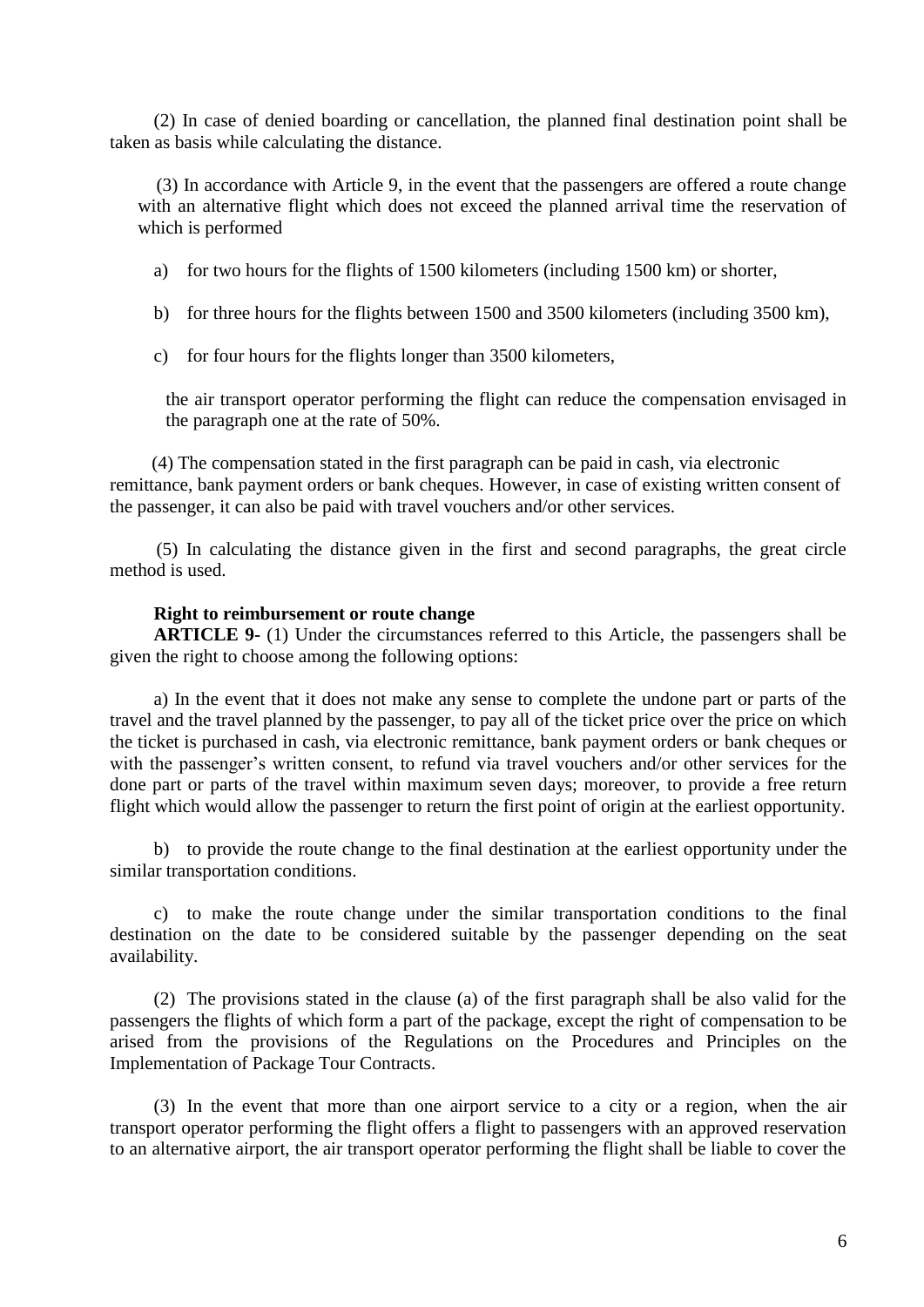transfer expenses of the passenger from the alternative airport to the original one to which reservation is approved or to another closer point of destination accepted by the passenger.

# **Right to get service**

**ARTICLE 10-** (1) When referred to this article, the following services shall be provided to passengers free of charge.

- a) According to the waiting period;
- 1) Hot and cold beverages at reasonable amounts for the delays between two and three hours,

2) Breakfast or lunch depending on the time of the day in addition to hot and cold beverages for the delays between three and five hours,

3) Additional hot and cold beverages and an additional snack in addition to hot and cold beverages and breakfast or lunch depending on the time of the day, for the delays for five hours and more.

b) In the situations where one or more than one night accommodation is necessary or an additional accommodation is necessary for passenger, accommodation at a hotel or at an appropriate accommodation facility.

c) Transportation between the airport and the accommodation place (hotel, etc.).

(2) In addition to the services stated in the paragraph one, it is compulsory to offer two telephone conversations, fax messages or e-mail services without any charge and time limitation.

(3) The air transport operator performing the flight shall be liable to pay special attention to meet the requirements of the people especially with restricted mobility and their accompanying person, and children who travel alone.

### **Upgrading or downgrading**

**ARTICLE 11-** (1) The air transport operator performing the flight shall not claim any additional payment if a passenger is upgraded.

(2) In the event that the air transport operator performing the flight downgrades a passenger, in addition to the refund of difference between the ticket prices, it is also compulsory to pay to the passenger;

a) %30 of the ticket price for the flights of 1500 kilometers (including 1500 km) or shorter,

b) %50 of the ticket price for the flights between 1500 and 3500 kilometers (including 3500 km),

c) %75 of the ticket price for the flights longer than 3500 kilometers,

 in cash, via electronic remittance, bank payment orders or bank cheques or with the passenger's written consent, via travel vouchers and/or other services within maximum seven days.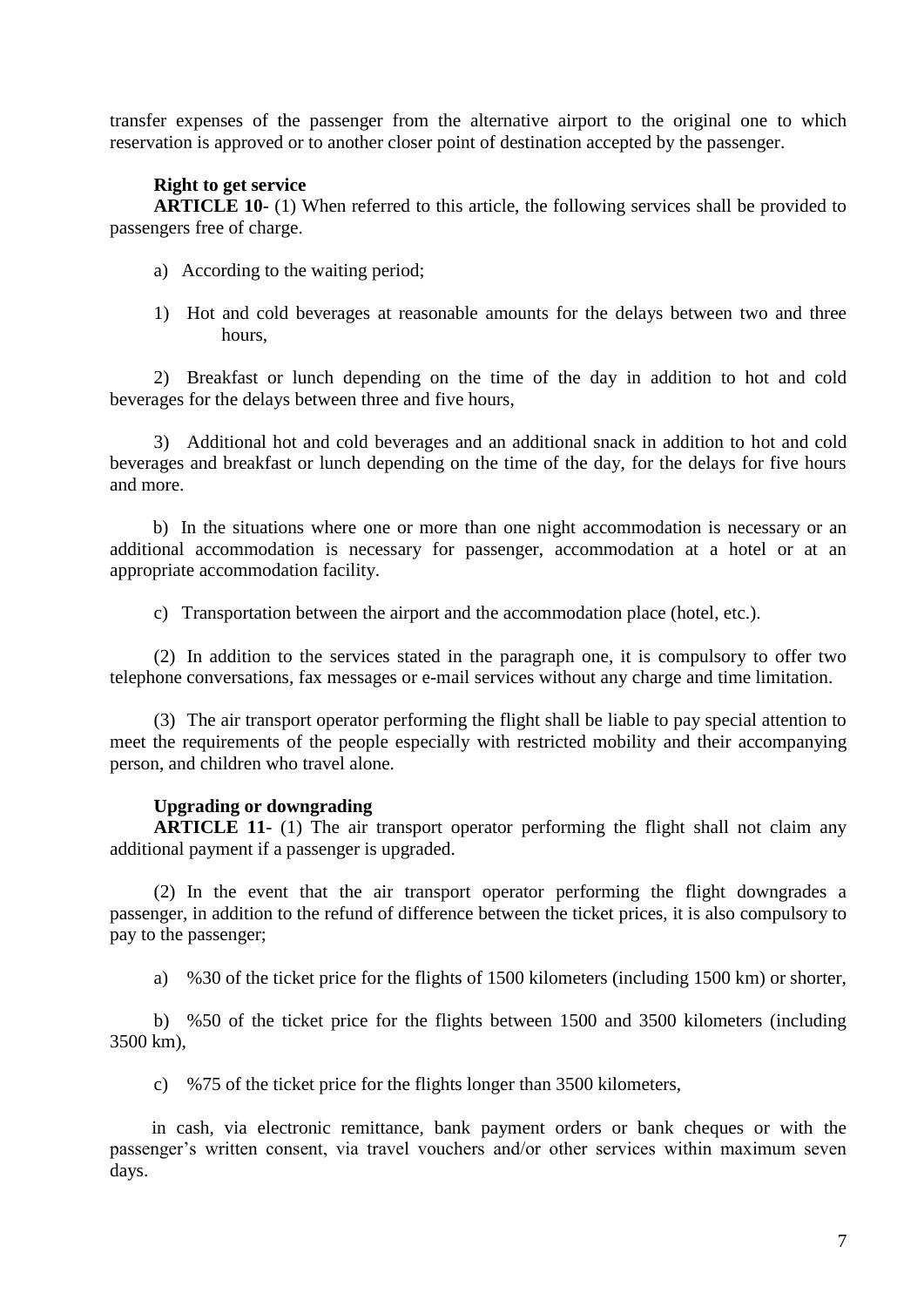(3) In case of downgrading, the prices on the date of purchasing the ticket shall be taken into consideration in refunding the ticket price.

### **People with restricted mobility or special needs**

**ARTICLE 12 -** (1) The air transport operators performing the flight shall give priority to the transportation of the people with restricted mobility and their accompanying person and guide dogs certified to accompany and children travelling alone.

(2) In case of denied boarding, cancellation and all kinds of delays, people with restricted mobility and their accompanying person and children travelling alone shall be entitled to be provided service as soon as possible in accordance with the provisions of Article 10.

### **Right to Additional compensation**

**ARTICLE 13-** (1) The right to compensation of passenger arising out of other laws and regulations shall be reserved. The compensation paid under the Regulations hereby can be appropriated from the related compensation.

(2) Save for the provisions of the related legislation, the right to claim compensation regulated in the paragraph one shall not be applied on the passengers who waived their reservations voluntarily within the scope of the provisions of the paragraph one of Article 5.

### **Fulfilling the right to compensation**

**ARTICLE 14** –(1) In the event that the air transport operator performing the flight pays compensation or fulfills its other obligations under the Regulations hereby, any provisions in the Regulations hereby cannot be interpreted as limiting the right to claim compensation from any person including the third parties in accordance with the applicable law.

(2) The Regulations hereby cannot restrict the right to claim compensation of the air transport operators performing the flight from a tour operator or another person with whom the air transport operators performing the flight has a contract.

(3) ,Any of the provisions of the Regulations hereby cannot be interpreted as restricting the right to claim any disbursement or compensation of a tour operator or a third person with whom the air transport operators performing the flight has a contract except the passengers from the air transport operators performing the flight in accordance with the applicable law.

### **Liability to inform passengers of their rights**

**ARTICLE 15**- (1) The air transport operators performing the flight shall be liable to enable a legible notice in English and in Turkish to be seen by passengers clearly which states "Please request the text from the check-in counter or boarding gate which states your rights for the service you will be provided in case that your boarding is denied, your flight is cancelled or delayed at least for two hours" during the check-in.

(2) The air transport operator which denies boarding of the passenger or cancels a flight shall be liable to make a written notification to each affected passenger which states the compensation and assistance rules in accordance with the Regulations hereby. Moreover, the air transport operators performing the flight shall be liable to inform each passenger who is affected by at least two hour delay within this scope verbally, in writing or via electronic means.